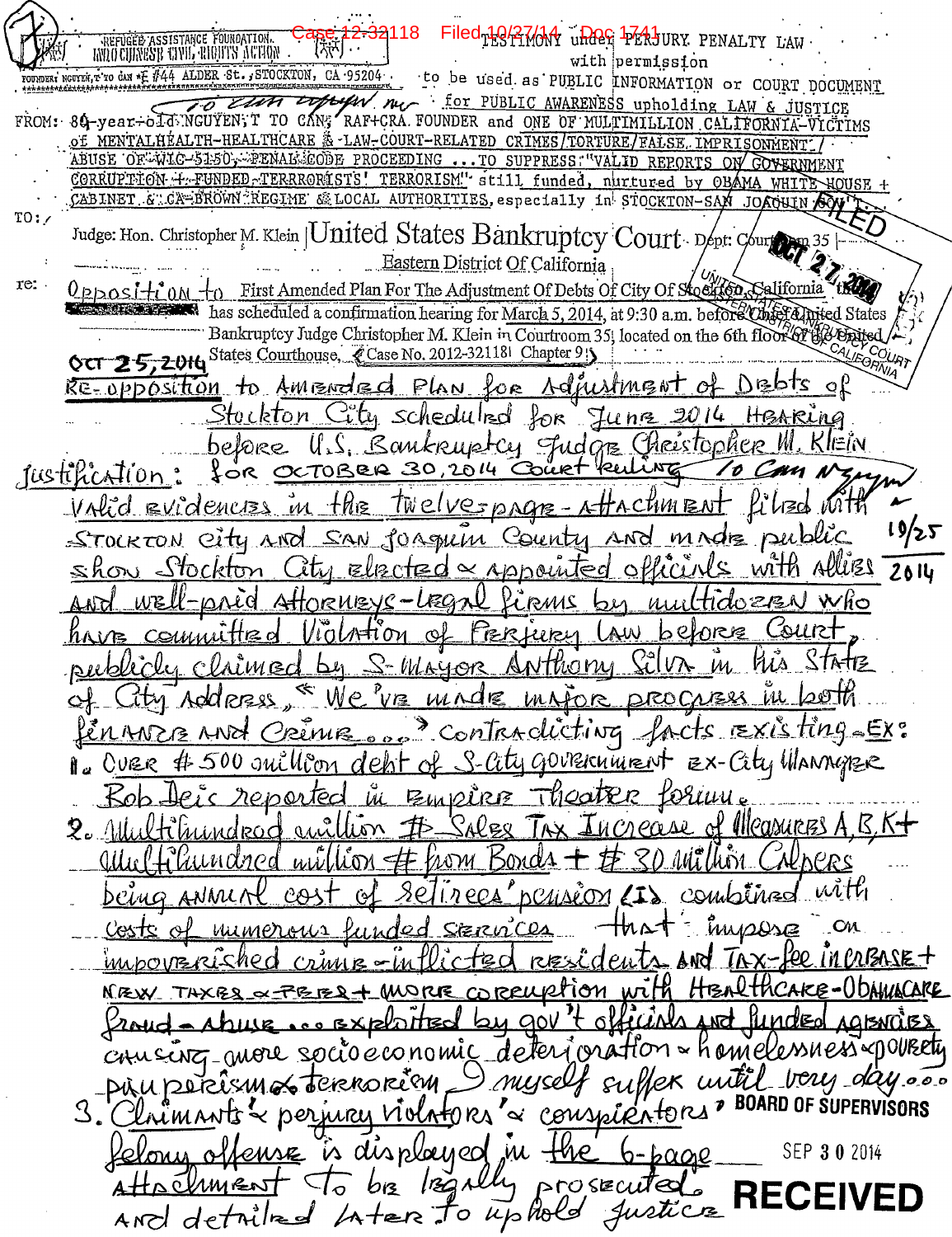|                                                       | 2 PAGES <sub>Case</sub> 12-32118 Filed 10/27/14 Doc 1741                                                |                                                                                                                             |  |  |  |  |
|-------------------------------------------------------|---------------------------------------------------------------------------------------------------------|-----------------------------------------------------------------------------------------------------------------------------|--|--|--|--|
| page 1<br>o <i>ş</i> 2                                | MARC A. LEVINSON (STATE BAR NO. 57613)<br>malevinson@orrick.com<br>NORMAN C. HILE (STATE BAR NO. 57299) |                                                                                                                             |  |  |  |  |
| $\overline{2}$                                        | nhile@orrick.com                                                                                        |                                                                                                                             |  |  |  |  |
| 3                                                     | PATRICK B. BOCASH (STATE BAR NO. 262763)<br>pbocash@orrick.com                                          |                                                                                                                             |  |  |  |  |
| 4                                                     | ORRICK, HERRINGTON & SUTCLIFFE LLP<br>400 Capitol Mall, Suite 3000                                      |                                                                                                                             |  |  |  |  |
| 5<br>6                                                | Sacramento, California 95814-4497<br>$+1-916-447-9200$<br>Telephone:<br>$+1-916-329-4900$<br>Facsimile: |                                                                                                                             |  |  |  |  |
| $\overline{7}$                                        | <b>Attorneys for Debtor</b><br>City of Stockton                                                         |                                                                                                                             |  |  |  |  |
| 8                                                     |                                                                                                         |                                                                                                                             |  |  |  |  |
| 9                                                     | UNITED STATES BANKRUPTCY COURT                                                                          |                                                                                                                             |  |  |  |  |
| 10                                                    | EASTERN DISTRICT OF CALIFORNIA                                                                          |                                                                                                                             |  |  |  |  |
| 11                                                    | <b>SACRAMENTO DIVISION</b>                                                                              |                                                                                                                             |  |  |  |  |
| 12                                                    |                                                                                                         |                                                                                                                             |  |  |  |  |
| 13                                                    | In re:                                                                                                  | Case No. 2012-32118                                                                                                         |  |  |  |  |
| 14<br>Ņ.                                              | CITY OF STOCKTON, CALIFORNIA,                                                                           | D.C. No. OHS-15                                                                                                             |  |  |  |  |
| 15<br>ήή,                                             | Debtor.                                                                                                 | Chapter 9                                                                                                                   |  |  |  |  |
| 16<br>17                                              |                                                                                                         | <b>CITY'S RESPONSE TO OPPOSITION</b><br>OF T. TO CAN NGUYEN TO FIRST<br><b>AMENDED PLAN</b>                                 |  |  |  |  |
| 18                                                    |                                                                                                         | May 12, 2014<br>Date:                                                                                                       |  |  |  |  |
| 19                                                    |                                                                                                         | 9:30 a.m<br>Time:<br>Courtroom 35<br>Dept:                                                                                  |  |  |  |  |
| 20                                                    |                                                                                                         | Hon. Christopher M. Klein<br>Judge:                                                                                         |  |  |  |  |
| Page 2                                                |                                                                                                         | T. To Can Nguyen, a resident of the City of Stockton, California ("City") who is not listed                                 |  |  |  |  |
| $\mathbf 2$<br>૦⊱<br>$\overline{2}$                   | by the City in any of its filings as a creditor and who has not filed a proof of claim in this case,    |                                                                                                                             |  |  |  |  |
| 3                                                     | filed identical pleadings in opposition to the City's proposed plan of adjustment on March 3 and        |                                                                                                                             |  |  |  |  |
| 4                                                     | March 6, 2014 [Dkt. Nos. 1276 and 1277, respectively] (together, "Opposition"). The Opposition          |                                                                                                                             |  |  |  |  |
|                                                       | 5                                                                                                       | is little more than a rant, and City cannot discern in it any cognizable legal objection to the plan. $\mathsf{\mathsf{X}}$ |  |  |  |  |
|                                                       | The City acknowledges that the Opposition states that "detailed testimony will be forwarded<br>6        |                                                                                                                             |  |  |  |  |
|                                                       | later," and will respond to such testimony if and when it is filed.<br>7                                |                                                                                                                             |  |  |  |  |
| لعنظا                                                 | 8                                                                                                       |                                                                                                                             |  |  |  |  |
| 勇<br>ತಾ                                               | 9<br>Dated: March 28, 2013                                                                              | MARC A. LEVINSON<br>NORMAN C. HILE                                                                                          |  |  |  |  |
| <u>OITT FOLEHK</u><br>OITY OF STOCKTON<br>দ্রনা<br>10 | <b>BOARD OF SUPERVISORS</b>                                                                             | PATRICK B. BOCASH<br>Orrick, Herrington & Sutcliffe LLP                                                                     |  |  |  |  |
| <b>MIQ</b><br>31<br>11<br>ಗಾ<br>12                    | MAR 3 1 2014                                                                                            |                                                                                                                             |  |  |  |  |
|                                                       | RECEIVED                                                                                                | /s/ Marc A. Levinson<br>By.<br>MARCA LEVINSON                                                                               |  |  |  |  |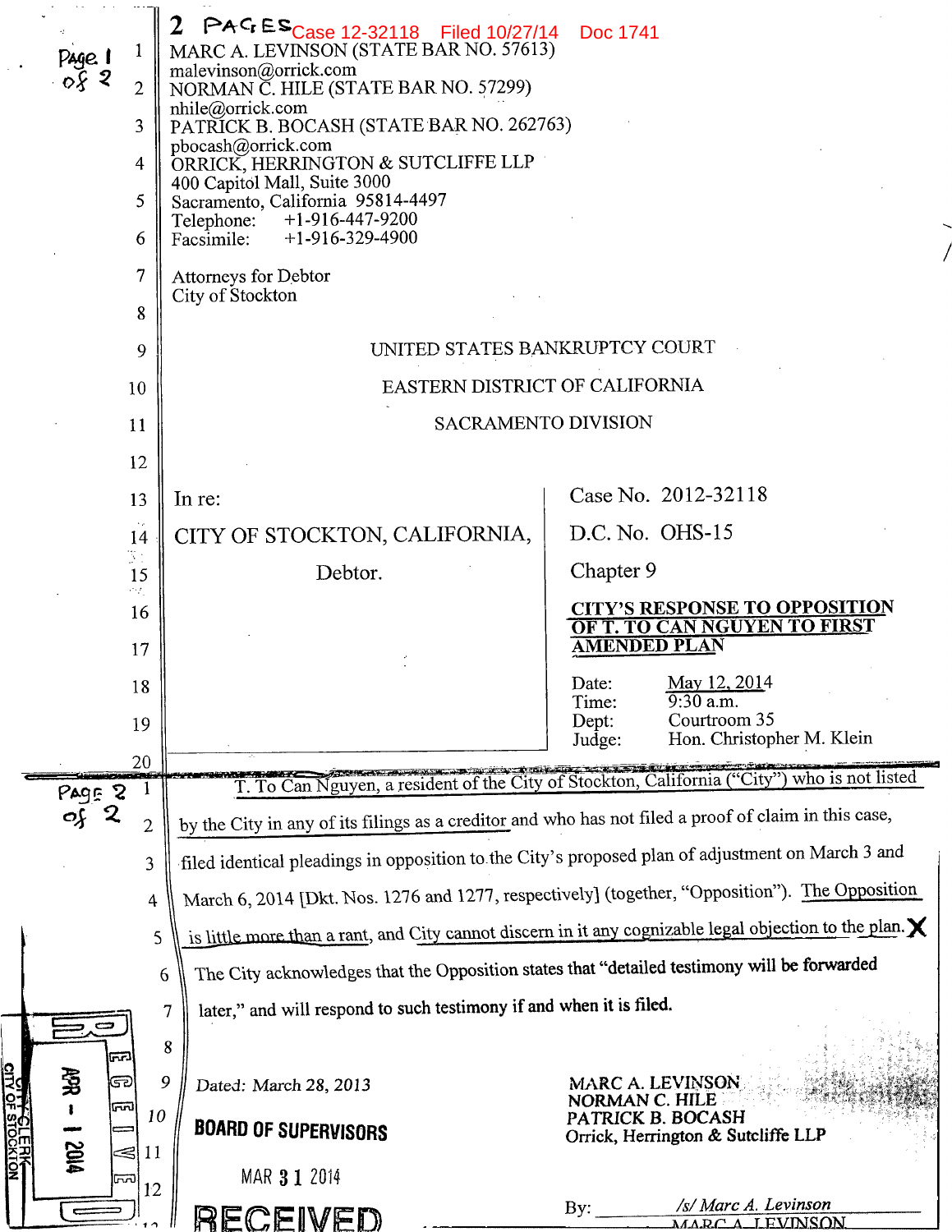

PAGES  $2 \times 3$  of 4

I am a citizen of the United States, more than eighteen years old and not a party to this

action. My place of employment and business address is 400 Capitol Mall, Suite 3000,

Sacramento, California *95814.* 

On March 28, 2014, I served the foregoing:

## **CITY'S RESPONSE TO OPPOSITION OF T. TO CAN NGUYEN TO FIRST AMENDED PLAN**

by transmitting electronically to the email addresses set forth below pursuant to Fed. R.

Civ. P.  $5(b)(2)(E)$ ::

ijohnston@jonesday.com; jmorse@jonesday.com; sfelderstein@ffwplaw.com; jrios@ffwplaw.com; jniemann@ffwplaw.com; debra.dandeneau@weil.com; marcia.goldstein@weil.com; marvin.mills@weil.com; nelly.almeida@weil.com; jbjork@sidley.com; gneal@sidley.com; ccraige@sidley.com; jratner@sidley.com; david.dubrow@arentfox.com; jerry.abeles@arentfox.com; mike.gearin@klgates.com; michael.ryan@klgates.com; david.neu@klgates.com; john.culver@klgates.com; julieanne.halter@klgates.com; stephen.lerner@doj.ca.gov; jerry.blair@doj.ca.gov; donna@parkinsonphinney.com; wkannel@mintz.com; rmoche@mintz.com; mgardener@mintz.com; awalker@mintz.com; AthDoz@aol.com **Attorneys for Wells Fargo Bank, National Association**  Mintz, Levin, Cohn, Ferris, Glovsky and Popeo, P.C. William W. Kannel, Esq. Richard H. Moche, Esq. Michael S. Gardener, Esq. Adrienne K. Walker, Esq. Email: wkannel@mintz.com rrnoche@mintz.com **Attorneys for Creditor National Public**  Weil Gotschall **Finance Guarantee Corporation** Debra A. Dandeneau Marcia L. Goldstein Marvin Mills Nelly Almeida Email: debra.dandeneau@weil.com marcia.goldstein $\overline{\omega}$ weil.com marvin.mills@weil.com nelly.almeida@weil.com **Attorneys for Assured Guaranty**  Sidley Austin LLP Jeffrey E. Bjork, Esq. Guy S. Neal Christina M. Craige Jennifer A. Ratner *555* West Fifth Street **kttorney for Stockton Police Officers Assn,**  Parkinson Phinney Email: donna@parkinsonphinney.com **Attorneys for the Retirees Committee**  Steven Felderstein, Esq. Jake Rios, Esq. Jennifer Niemann, Esq. Felderstein Fitzgerald Willoughby & Pascuzzi Email: sfelderstein@ffwplaw.com LLP jrios@ffwplaw.com  $j$ niemann $@$ ffwplaw.com **Attorneys for Ca1PERS**  K&L Gates LLP Michael J. Gearin Michael K. Ryan David Neu John Culver Julie Ann, Haltzer Email: mike.gearin@klgates.com michael.ryan@klgates.com david.neu@klgates.com  $john.culver@klgates.com$ david.neu@klgates.com julieanne.halter@klgates.com **Department of Boating and Waterways:** 

Department of Justice Office of the Attorney General Jeremiah D. Blair Stephen Lerner Email: jerry.Blair(@c<sup>ROARD</sup> OF SUPERVISORS stephen.lemer@doj.ca.gov MAR 31 2014

**Attorneys for Ambac Assurance**  Arent Fox LLP<br>David Dubrow **Corp.**<br>Attorney for Michael A. Cob

Los Angeles, CA 90013<br>
Email: <u>jbjork@sidley.com</u><br>
gneal@sidley.com I James O Johnston Face gneal@sidley.com <br>ccraige@sidley.com <br>Ill Joshua D. Morse, Esq. • ccraige(sidley.com II Joshua D. Morse, Esq. jratner(sidley.com III Email: jmorsejonesdy•0

Atherton & Dozier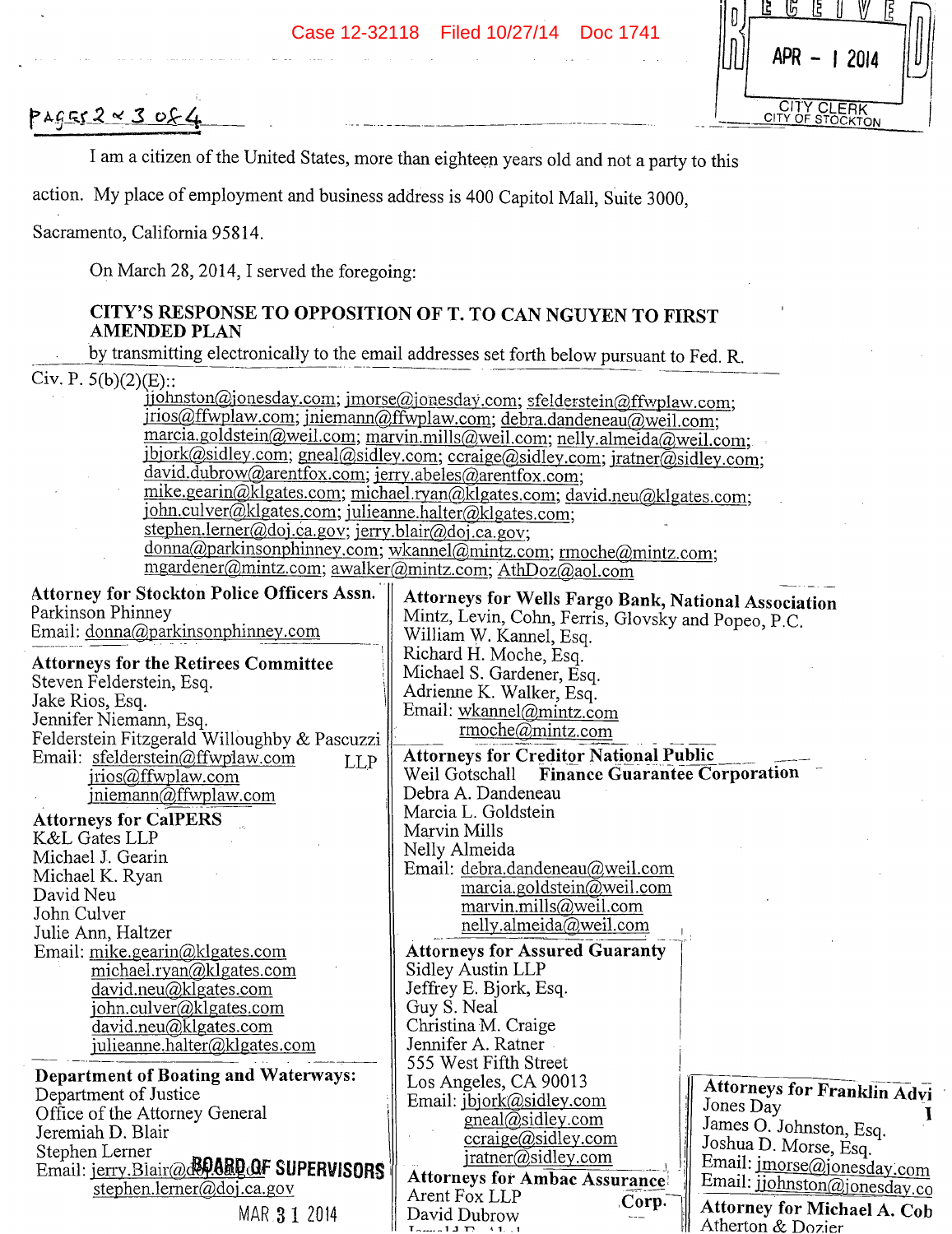|  |                                                                                                       | REFUGEE ASSISTANCE FOUNDATION.<br>(様)<br><b>INDO CHINESE CIVIL RIGHTS ACTION</b>                                  | delivery<br>lder s                                                                           |  |  |  |
|--|-------------------------------------------------------------------------------------------------------|-------------------------------------------------------------------------------------------------------------------|----------------------------------------------------------------------------------------------|--|--|--|
|  |                                                                                                       | FROM: FOUNDER: NGUYEN, T TO CAN * E. 44 ALDER St. STOCKTON, CA 95204                                              |                                                                                              |  |  |  |
|  | 1                                                                                                     |                                                                                                                   |                                                                                              |  |  |  |
|  | $\overline{2}$                                                                                        | MICHAEL J. GEARIN admitted pro hac vice<br>MICHAEL B. LUBIC (SBN 122591)<br>MICHAEL K. RYAN admitted pro hac vice |                                                                                              |  |  |  |
|  | 3                                                                                                     | MANOJ D. RAMIA (SBN 295718)<br><b>K&amp;L GATES LLP</b>                                                           |                                                                                              |  |  |  |
|  | 4                                                                                                     | 10100 Santa Monica Boulevard, Seventh Floor<br>Los Angeles, California 90067                                      |                                                                                              |  |  |  |
|  | 5                                                                                                     | Telephone:<br>310.552.5000<br>310.552.5001<br>Facsimile:<br>Email:                                                |                                                                                              |  |  |  |
|  | 6                                                                                                     | michael.gearin@klgates.com<br>michael.lubic@klgates.com<br>michael.ryan@klgates.com                               |                                                                                              |  |  |  |
|  | 7                                                                                                     | manoj.ramia@klgates.com                                                                                           |                                                                                              |  |  |  |
|  | 8                                                                                                     | Attorneys for California Public Employees'<br>Retirement System                                                   |                                                                                              |  |  |  |
|  | 9                                                                                                     | <b>BOARD OF SUPERVISORS</b>                                                                                       |                                                                                              |  |  |  |
|  | 10                                                                                                    |                                                                                                                   | UNITED STATES BANKRUPTCY COURT                                                               |  |  |  |
|  | 8 2014<br>APR<br>EASTERN DISTRICT OF CALIFORNIA<br>11<br><b>RECEIVED</b><br>SACRAMENTO DIVISION<br>12 |                                                                                                                   |                                                                                              |  |  |  |
|  |                                                                                                       |                                                                                                                   |                                                                                              |  |  |  |
|  | 13                                                                                                    | In re                                                                                                             | Case No. 2012-32118                                                                          |  |  |  |
|  | 14                                                                                                    | CITY OF STOCKTON, CALIFORNIA,                                                                                     | D.C. No. OHS-15                                                                              |  |  |  |
|  | 15                                                                                                    | Debtor.                                                                                                           | Chapter 9                                                                                    |  |  |  |
|  | 16                                                                                                    |                                                                                                                   | <b>CALPERS' RESPONSE TO FRANKLIN'S</b>                                                       |  |  |  |
|  | 17                                                                                                    |                                                                                                                   | <b>OBJECTION TO CONFIRMATION OF THE CITY OF STOCKTON'S FIRST WAMENDED PLAN OF ADJUSTMENT</b> |  |  |  |
|  | 18                                                                                                    |                                                                                                                   | May 12, 2014<br>9:30 a.m.<br>Date:                                                           |  |  |  |
|  | 19                                                                                                    |                                                                                                                   | Time:<br>Place:<br>Robert T. Matsui U.S. Courthouse,                                         |  |  |  |
|  | 20                                                                                                    |                                                                                                                   | 501 I Street<br>Department C, Fl. 6, Courtroom 35                                            |  |  |  |
|  | 21                                                                                                    |                                                                                                                   | Sacramento, CA 95814<br>Hon. Christopher M. Klein<br>Judge:                                  |  |  |  |
|  | 22.                                                                                                   |                                                                                                                   |                                                                                              |  |  |  |
|  | 23                                                                                                    |                                                                                                                   |                                                                                              |  |  |  |
|  | 24                                                                                                    |                                                                                                                   |                                                                                              |  |  |  |
|  | $\perp$<br>18                                                                                         |                                                                                                                   | PROOF OF SERVICE<br>$P_4$ $P_6$                                                              |  |  |  |
|  | 19                                                                                                    |                                                                                                                   | 5                                                                                            |  |  |  |
|  | 20                                                                                                    |                                                                                                                   |                                                                                              |  |  |  |
|  | 21                                                                                                    |                                                                                                                   |                                                                                              |  |  |  |
|  |                                                                                                       | Λŗ.                                                                                                               |                                                                                              |  |  |  |
|  | 22                                                                                                    |                                                                                                                   |                                                                                              |  |  |  |

 $\frac{1}{2}$ 

 $\cdot$  f

 $\sim$ 

ķ,

 $\mathbb{R}^2$  $\frac{1}{2}$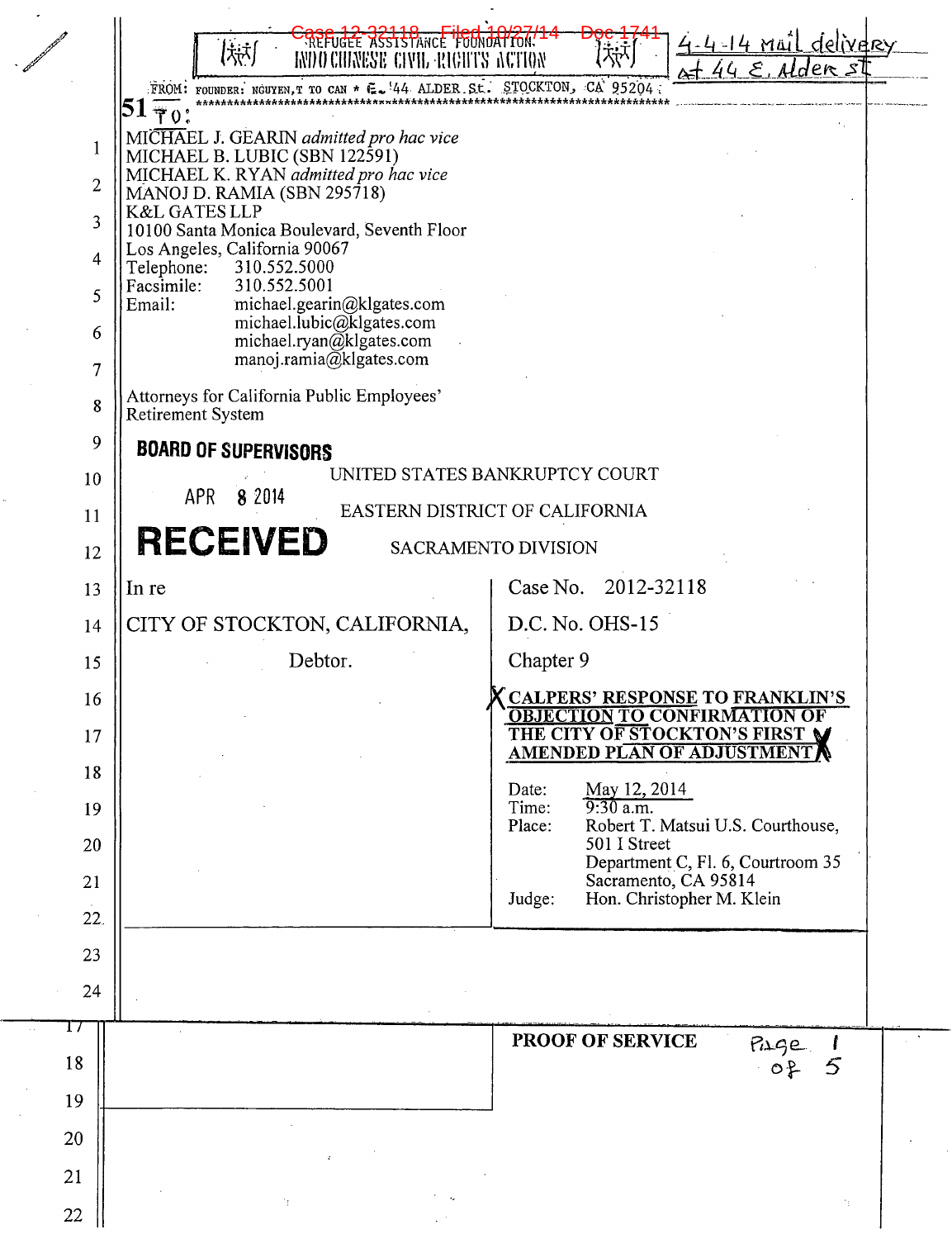Case 12-32118 Filed 10/27/14 Doc 1741 SORS



| Œ | ĥ             | E |  | 2<br>द |  |
|---|---------------|---|--|--------|--|
|   | $APR - 82014$ |   |  |        |  |
|   | CITY CLERK    |   |  |        |  |

**Counsel for SPMA, as follows:** Stockton Police Management Association c/o Dee Contreras, Esq. Goyette & Associates, Inc. Email: deegoyette-assoc.com deecon45@aol.com

**The Labor Representative for the SPMA, as follows:**  Stockton Police Management Association c/o David Swim Goyette & Associates, Inc. Email: swim@goyette-assoc.com

**Counsel for SPOA, as follows:**  Stockton Police Officers' Association Email: donna@parkinsonphinney.com Email: tom@parkinsonpinney.com

**Franklin Advisers, as follows:**  Franklin Advisers, Inc. c/o J. Matthew Gowdy, Esq., Associate General Counsel Piret Loone, Esq. One Franklin Parkway Email: mgowdy@frk.com Email: ploone@frk.com

**Counsel for Franklin Advisers, Inc.; Franklin Califorr High Yield Municipal Fund; and Franklin High Yield Tax-Free Income Fund as follows**  Franklin Advisers, Inc. c/o Jones Day James 0. Johnston, Esq. Joshua D. Morse, Esq. Email: jmorse@jonesday.com Email: jjohnston@jonesday.com

**Department of Boating and Waterways:**  c/o Deputy Attorney General Jeremiah D. Blair Department of Justice Office of the Attorney General Email: Jerry.Blair@doj.ca.gov Stephen.lemer@doj.gov

**California Department of Boating and Waterways:**  c/o Kamala D. Harris, Esq. Sara J. Russell, Esq. Jeremiah D. Blair, Esq. Deputy Attorney General Email: Jerry.Blair@doj.ca.gov

523127 **4** 

**Counsel for Assured Guaranty Corp. and Assured Guaranty Municipal Corp.:**  Jeffrey E. Bjork (jbjork@sidley.com) Christina M. Craige (ccraige $@s$ idley.com) Guy S. Neal (gneal@sidley.com) Alan C. Geolot (ageolot@sidley.com)

**Attorneys for Ambac Assurance Corp.**  do Jerrold **E.** Abeles Arent Fox LLP Abeles.Jerry@arentfox.com David.dubrow@arentfox.com

**Wells Fargo Bank, National Association**  c/o Gavin Wilkinson, Vice President Email: gavin.wilkinson@wellsfargo.com lucinda.hruska-claeys@wellsfargo.com

**Wells Fargo Bank, National Association**  Mintz, Levin, Cohn, Ferris, Glovsky and Popeo, P.C. c/o William W. Kannel, Esq. Richard H. Moche, Esq. Michael S. Gardener, Esq. Adrienne K. Walker, Esq. Email: wkannel@mintz.com rmoche@mintz.com mgardener@mintz.com awalker@mintz.com

**Wells Fargo Bank, National** Assn, as Indenture **Truste**  c/o Jeffry A. Davis, Esq. Abigail V. O'Brient, Esq. Mintz Levin Cohn Ferris Glovsky and Popeo, P.C. Email: jdavis@mintz.com avobrient@mintz.com

**National Public Finance Guarantee Corporation**  c/o John Jordan, Managing Director - Portfolio Surveillan Email: john.jordan@nationalpfg.com

**The City's Bond Insurers,** as follows: National Public Finance Guarantee Corporation Weil, Gotshal & Manges LLP Christopher J. Cox Debra A. Dandeneau Marcia L. Goldstein Marvin Mills Nelly Almeida Email: chris.cox@weil.com Debra.dandeneau@weil.com Marcia.goldstein@weil.com

523127 **3**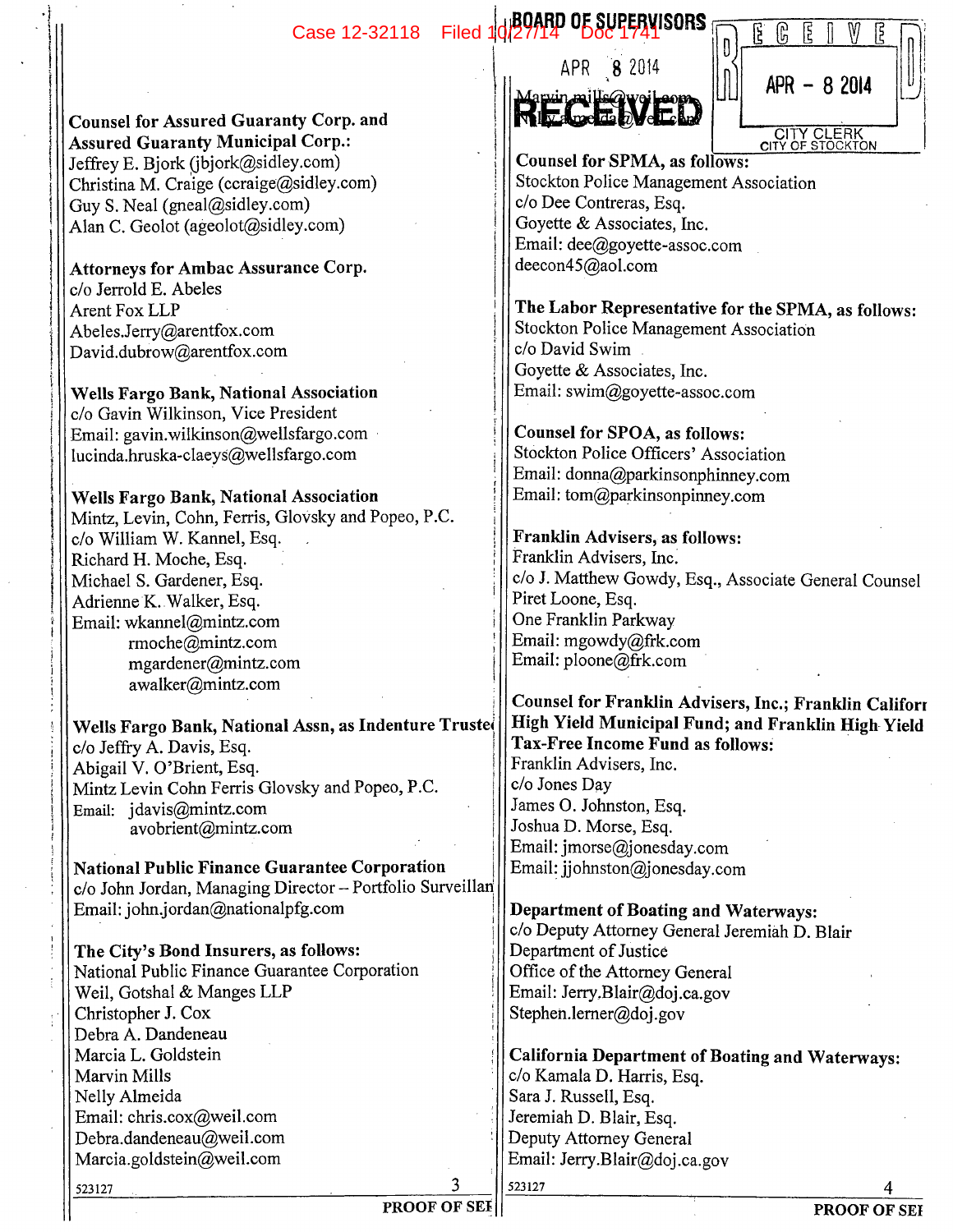|                                                                         |                | Case 12-32118 PRODE 95 25 25 40 Case 1741                                                                                                                                                                                                                                                                                                                                                                                                                                                                                                                                                                                                                                                                                      | $P_49$ $E$ 2<br>$\circ$ $\downarrow$ $\circ$ |        |  |  |  |  |
|-------------------------------------------------------------------------|----------------|--------------------------------------------------------------------------------------------------------------------------------------------------------------------------------------------------------------------------------------------------------------------------------------------------------------------------------------------------------------------------------------------------------------------------------------------------------------------------------------------------------------------------------------------------------------------------------------------------------------------------------------------------------------------------------------------------------------------------------|----------------------------------------------|--------|--|--|--|--|
|                                                                         | $\overline{2}$ | STATE OF CALIFORNIA, COUNTY OF LOS ANGELES                                                                                                                                                                                                                                                                                                                                                                                                                                                                                                                                                                                                                                                                                     |                                              |        |  |  |  |  |
|                                                                         | 3<br>4         | I am employed in the county of Los Angeles, State of California. I am over the age of 18 and<br>not a party to the within action; my business address is K&L GATES LLP, 10100 Santa Monica<br>Boulevard, Seventh Floor, Los Angeles, California 90067.                                                                                                                                                                                                                                                                                                                                                                                                                                                                         |                                              |        |  |  |  |  |
|                                                                         | 5              | On March 31, 2014, I served the foregoing document(s):                                                                                                                                                                                                                                                                                                                                                                                                                                                                                                                                                                                                                                                                         |                                              |        |  |  |  |  |
|                                                                         | 6              | CALPERS' RESPONSE TO FRANKLIN'S OBJECTION TO CONFIRMATION OF THE CITY OF<br>STOCKTON'S FIRST AMENDED PLAN OF ADJUSTMENT                                                                                                                                                                                                                                                                                                                                                                                                                                                                                                                                                                                                        |                                              |        |  |  |  |  |
|                                                                         | 7<br>8         | by transmitting electronically to the email addresses set forth below pursuant to Fed. R. Civ. P.<br>$5(b)(2)(E)$ :                                                                                                                                                                                                                                                                                                                                                                                                                                                                                                                                                                                                            |                                              |        |  |  |  |  |
|                                                                         | 9              | Marc A. Levinson (malevinson@orrick.com); Norman C. Hile (nhile@orrick.com); John W. Killeen $\circ \bullet \bullet$                                                                                                                                                                                                                                                                                                                                                                                                                                                                                                                                                                                                           |                                              |        |  |  |  |  |
| 20<br>Office of the U.S. Trustee<br>ustpregion17.sc.ecf@usdoj.gov<br>21 |                |                                                                                                                                                                                                                                                                                                                                                                                                                                                                                                                                                                                                                                                                                                                                |                                              |        |  |  |  |  |
|                                                                         | 22             | <b>Parties Requesting Special Notice:</b><br>Antonia G. Darling                                                                                                                                                                                                                                                                                                                                                                                                                                                                                                                                                                                                                                                                |                                              |        |  |  |  |  |
|                                                                         | 23             | Assistant U.S. Trustee<br>U.S. Department of Justice                                                                                                                                                                                                                                                                                                                                                                                                                                                                                                                                                                                                                                                                           |                                              |        |  |  |  |  |
|                                                                         | 24             | Office of the U.S. Trustee<br>Email: Antonia.Darling@usdoj.gov                                                                                                                                                                                                                                                                                                                                                                                                                                                                                                                                                                                                                                                                 |                                              |        |  |  |  |  |
|                                                                         | 25             | Counsel for the City of Stockton, California:                                                                                                                                                                                                                                                                                                                                                                                                                                                                                                                                                                                                                                                                                  |                                              |        |  |  |  |  |
|                                                                         | 26             | Marc A. Levinson (malevinson@orrick.com)<br>Norman C. Hile (nhile@orrick.com)                                                                                                                                                                                                                                                                                                                                                                                                                                                                                                                                                                                                                                                  |                                              |        |  |  |  |  |
|                                                                         | 27             | John W. Killeen (jkilleen@orrick.com)                                                                                                                                                                                                                                                                                                                                                                                                                                                                                                                                                                                                                                                                                          |                                              |        |  |  |  |  |
| $\overline{c}$<br>3                                                     |                | $P_4$ qe<br><b>Attorneys for Official Committee of Retirees</b><br>FELDERSTEIN FITZGERALD WILLOUGHBY & PASCUZZI LLP<br>Steven H. Felderstein<br>Jason E. Rios<br>Jennifer E. Niemann                                                                                                                                                                                                                                                                                                                                                                                                                                                                                                                                           |                                              |        |  |  |  |  |
| $\overline{\mathcal{A}}$<br>5<br>6<br>$\overline{7}$                    |                | Email: sfelderstein@ffwplaw.com; jrios@ffwplaw.com; jniemann@ffwplaw.com<br>X (VIA U.S. MAIL) I served the foregoing document(s) by U.S. Mail on April 1, 2014, as follows: I<br>placed true copies of the document(s) in a sealed envelope addressed to each interested party as shown<br>below. I placed each such envelope with postage thereon fully prepaid, for collection and mailing at K&L<br>Gates LLP, Los Angeles, California. I am readily familiar with K&L Gates LLP's practice for collection<br>and processing of correspondence for mailing with the United States Postal Service. Under that practice,<br>the correspondence would be deposited in the United States Postal Service on that same day in the |                                              |        |  |  |  |  |
| 8                                                                       |                | ordinary course of business.                                                                                                                                                                                                                                                                                                                                                                                                                                                                                                                                                                                                                                                                                                   |                                              |        |  |  |  |  |
| 9                                                                       |                | Hon. Christopher M. Klein<br><b>US Bankruptcy Court</b>                                                                                                                                                                                                                                                                                                                                                                                                                                                                                                                                                                                                                                                                        | <b>BOARD OF SUPERVISORS</b>                  |        |  |  |  |  |
| $\mathfrak{g}$<br>$\frac{1}{2}$                                         |                | 501 I Street, Room 3-200<br>Sacramento, CA 95814                                                                                                                                                                                                                                                                                                                                                                                                                                                                                                                                                                                                                                                                               | APR                                          | 8 2014 |  |  |  |  |
|                                                                         |                | T. To Can Nguyen<br>44 East Alder Street                                                                                                                                                                                                                                                                                                                                                                                                                                                                                                                                                                                                                                                                                       | <b>RECEIVED</b>                              |        |  |  |  |  |
|                                                                         |                | Stockton, CA 95204<br>Ŀ                                                                                                                                                                                                                                                                                                                                                                                                                                                                                                                                                                                                                                                                                                        | E<br>ြ                                       | M      |  |  |  |  |
| រ1 ೧                                                                    |                | I declare under penalty of perjury that the foregoing is true and correct.<br>Executed on April 1, 2014, at Los Angeles, California.<br>/s/ Brett D. Bissett<br>$R_{\text{ref}}$ $\overline{R}_{\text{iscent}}$                                                                                                                                                                                                                                                                                                                                                                                                                                                                                                                | $APR - 82014$<br><b>CITA ULERA</b>           |        |  |  |  |  |